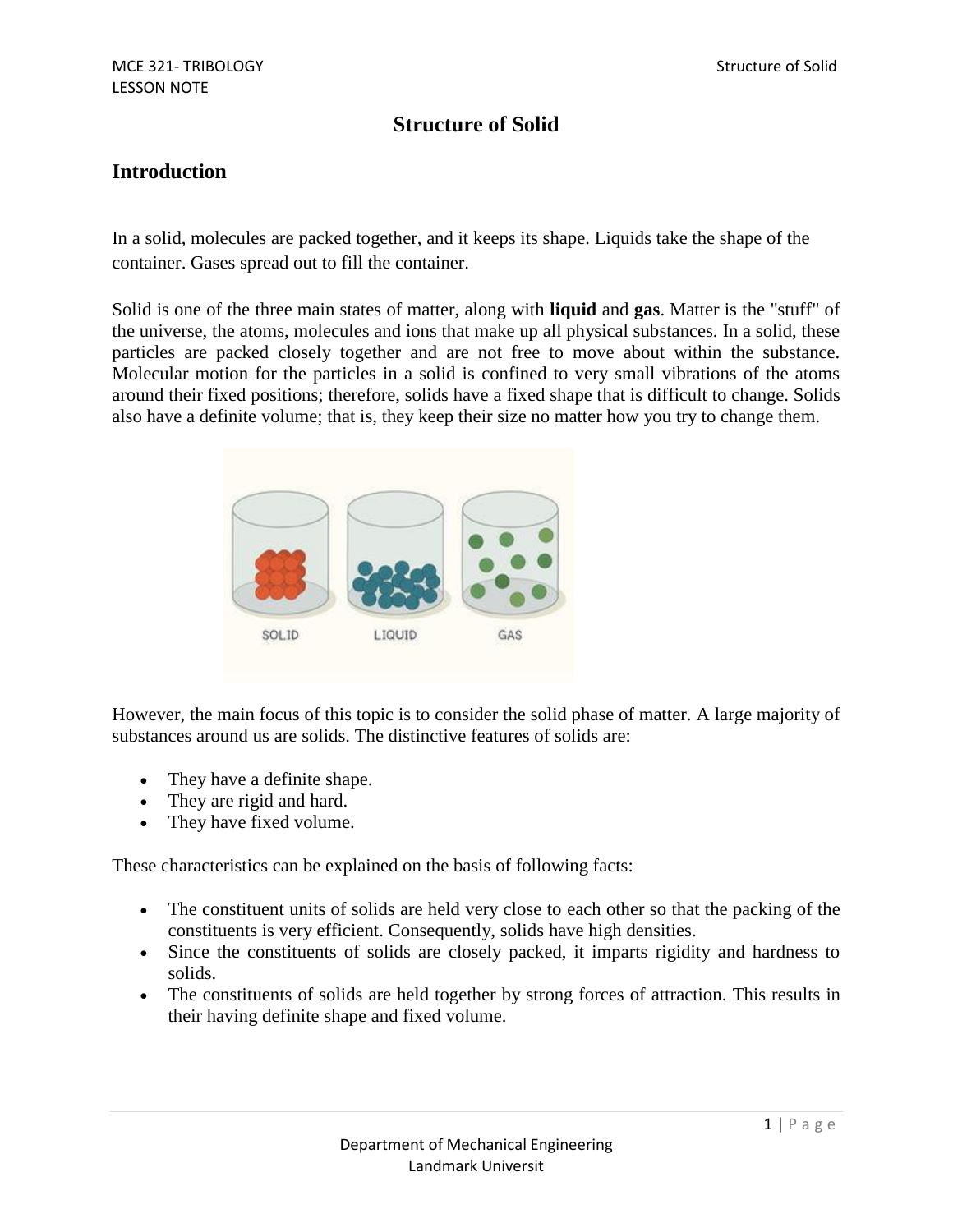Information regarding the nature of chemical forces in solids can be obtained by the study of the

structure of solids, i.e. arrangements of atoms in space.

## **Classification of solids**

Solids are classified into categories:

- *Amorphous solids*
- *Crystalline solids*

The two types of solids have different characteristics.

- *Amorphous Solids*. An amorphous solid is a substance whose constituents do not possess an orderly arrangement. Important examples of amorphous solids are glass and plastics. Although amorphous solids consist of microcrystalline substance but the orderly arrangement is restricted to very short distances. These distances are of the same order of magnitude as the interatomic distances.
- *Crystalline Solids*. A crystalline solid is a substance whose constituents possess an orderly arrangement in a definite geometric pattern. Some very common examples of crystalline substances are sodium chloride, sugar and diamond. The main characteristics of crystalline substances are:
	- 1. *Orderly arrangement*. The constituent units of crystalline solids are arranged in an orderly fashion which repeats itself over very long distances as compared to interatomic distances. The arrangement of bricks in a wall can be considered as an example. The arrangement is so well defined that the entire pattern can be repeated provided the arrangement of a few atoms is known.
	- 2. *Crystals are always bounded by plane faces*.
	- 3. *The faces of crystals always meet at some fixed angles*.

For any particular substances the angle between corresponding pair of faces is always the same in all crystals.



Different crystals of the same substance may sometimes appear to be different from outside, (either due to different rate of growth by different faces or due to some damage to the corners or edges) but the interfacial angle is always the same. For example, sodium chloride grows from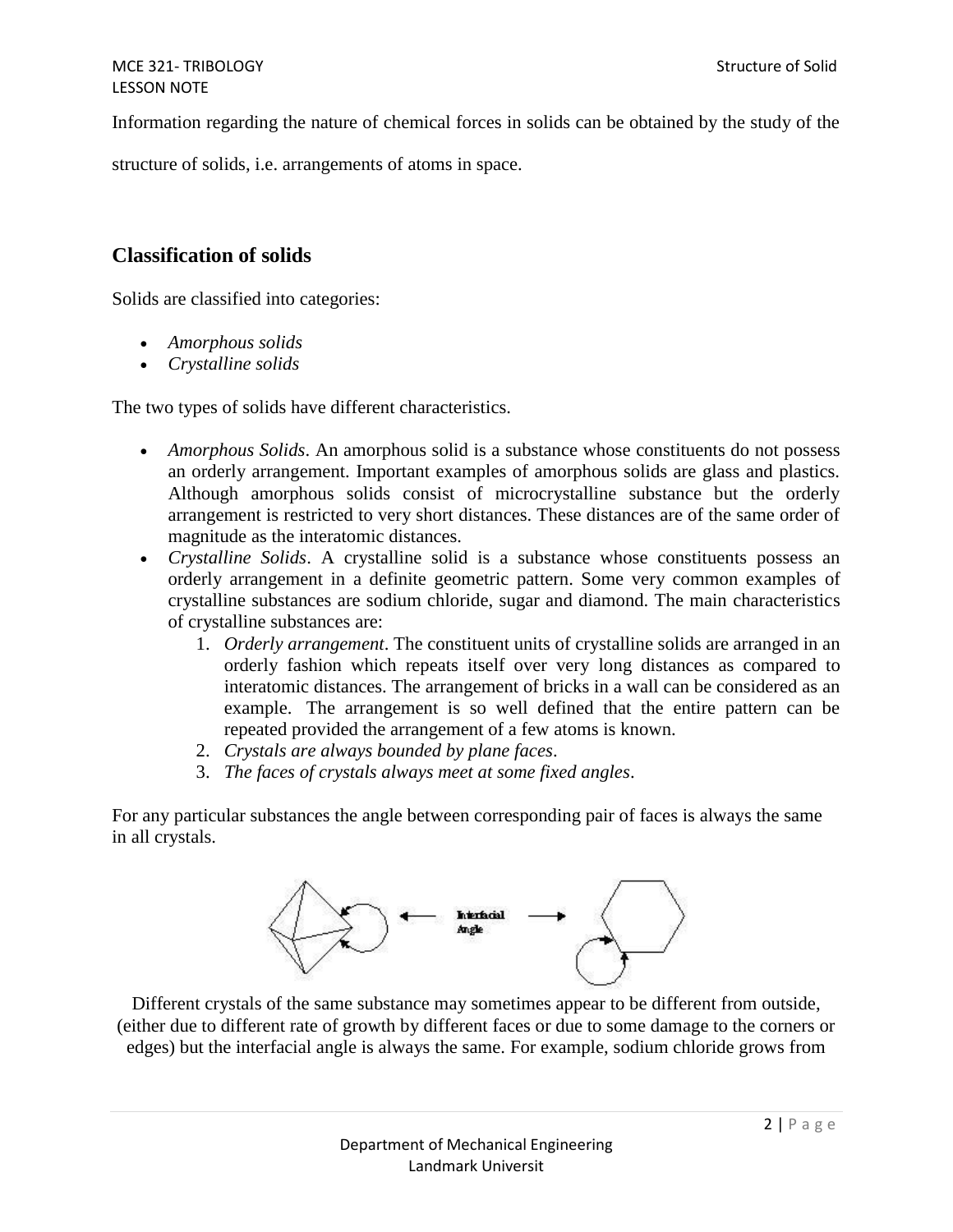

water solution as cubes but from 15% aqueous urea as an octahedran.

Two crystals of a single substance with the same lattice but different shapes are said to be of different *habit*. On habit modification, the relative areas of different faces change but the angles between such faces remain constant.

> 4. *Crystalline solids exhibit anisotropy in many of their properties*. It means all those properties which depend upon direction or angular orientation of crystals. These show different behaviour in non-parallel directions. One such consequence of anisotropy is the phenomenon of **cleavage**. In crystals the splitting is easier in some directions than others. For example, in a crystal of sodium chloride cleavage can only be achieved along planes parallel to cube faces. Any attempt to cleave such a crystal along any arbitrary plane will shatter it.



- 5. *The transition from the solid to liquid (i.e. melting point) for crystalline solids is sharp and distinct*. An amorphous substance, on the other hand, has no sharp melting point. The transition from solid to liquid in an amorphous solid does not take place at a define point but extends over a long range. The absence of sharp melting point suggests that most of amorphous solids may be best thought of as liquids.
- 6. *Crystalline solids exhibit definite heats of fusion*.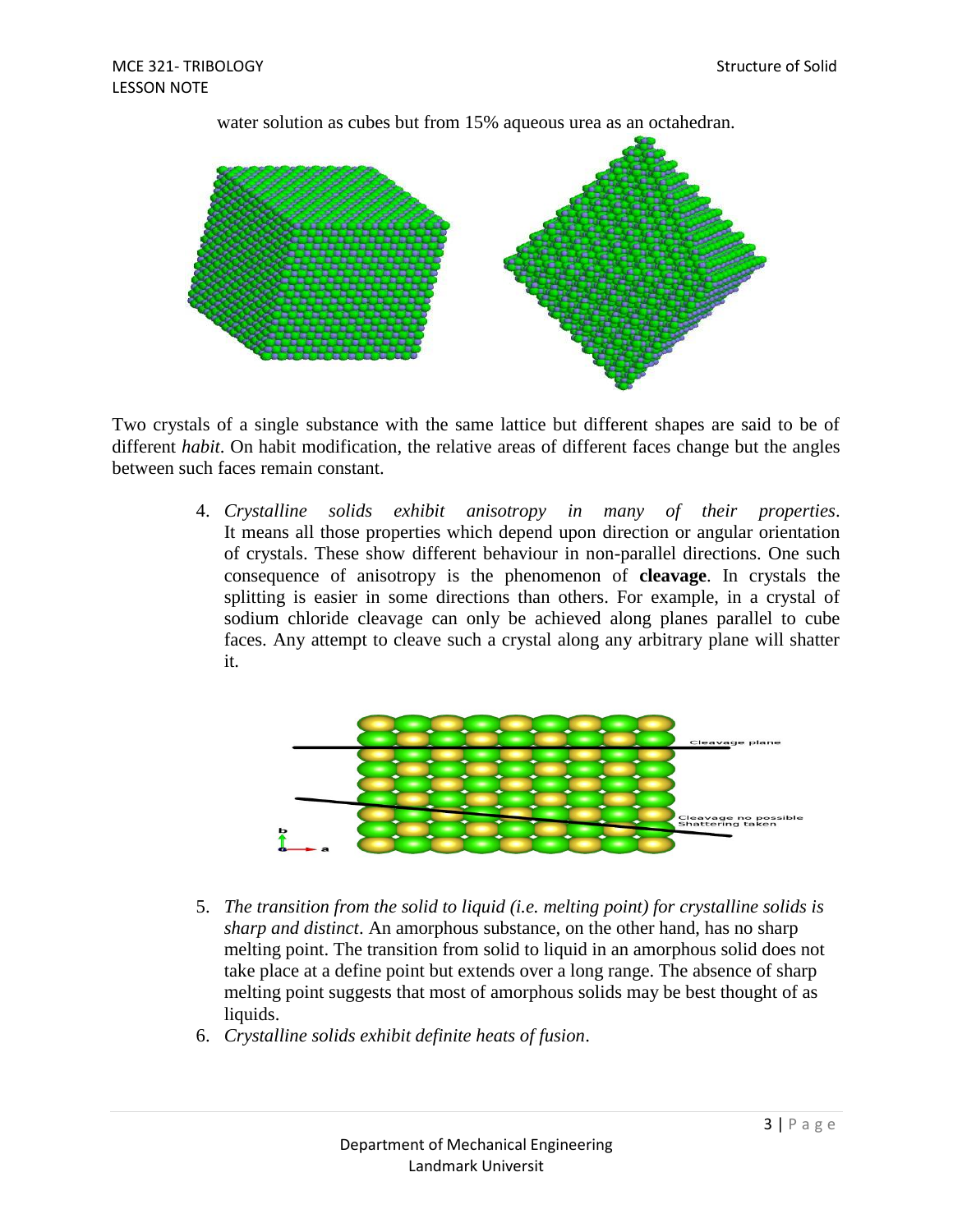# **Types of crystalline solids**

There are four types of crystalline solids: ionic solids, molecular solids, network covalent solids and metallic solids.

## **Ionic solids**

Ionic compounds form crystals that are composed of oppositely charged ions: a positively charged **cation** and a negatively charged **anion.** Because of the strong attraction between opposite charges, it takes a lot of energy to overcome ionic bonds. This means that ionic compounds have very high melting points, often between 300 and 1,000 degrees Celsius (572 to 1,832 degrees Fahrenheit).

While the crystals themselves are hard, brittle and nonconductive, most ionic compounds can be dissolved in water, forming a solution of free ions that will conduct electricity. They may be simple binary salts like sodium chloride (NaCl), or table salt, where one atom of a metallic element (sodium) is bonded to one atom of a nonmetallic element (chlorine). They may also be composed of polyatomic ions such as  $NH<sub>4</sub>NO<sub>3</sub>$  (ammonium nitrate). Polyatomic ions are groups of atoms that share electrons (called **covalent bonding**) and function in a compound as if they constituted a single charged ion.

# **Molecular solids**

Molecular solids are composed of covalently bonded molecules attracted to each other by electrostatic forces (called Van der Waals forces). Because covalent bonding involves sharing electrons rather than outright transfer of those particles, the shared electrons may spend more time in the electron cloud of the larger atom, causing weak or shifting polarity. This electrostatic attraction between the two poles (dipoles) is much weaker than ionic or covalent bonding, so molecular solids tend to be softer than ionic crystals and have lower melting points (many will melt at less than  $100^{\circ}$  C, or 212 F). Most molecular solids are non-polar. These non-polar molecular solids will not dissolve in water, but will dissolve in a non-polar solvent, such as benzene and octane. Polar molecular solids, such as sugar, dissolve easily in water. Molecular solids are nonconductive.

Examples of molecular solids include ice, sugar, **[halogens](http://www.livescience.com/28507-element-groups.html)** like solid chlorine  $(Cl<sub>2</sub>)$ , and compounds consisting of a halogen and hydrogen such as hydrogen chloride (HCl). Fullerene "buckyballs" are also molecular solids.

# **Network covalent solids**

In a network solid, there are no individual molecules. The atoms are covalently bonded in a continuous network, resulting in huge crystals. In a network solid, each atom is covalently bonded to all the surrounding atoms. Network solids have similar properties to ionic solids. They are very hard, somewhat brittle solids with extremely high melting points (higher than 1,000 C or 1,800 F). Unlike ionic compounds, they do not dissolve in water, nor do they conduct electricity.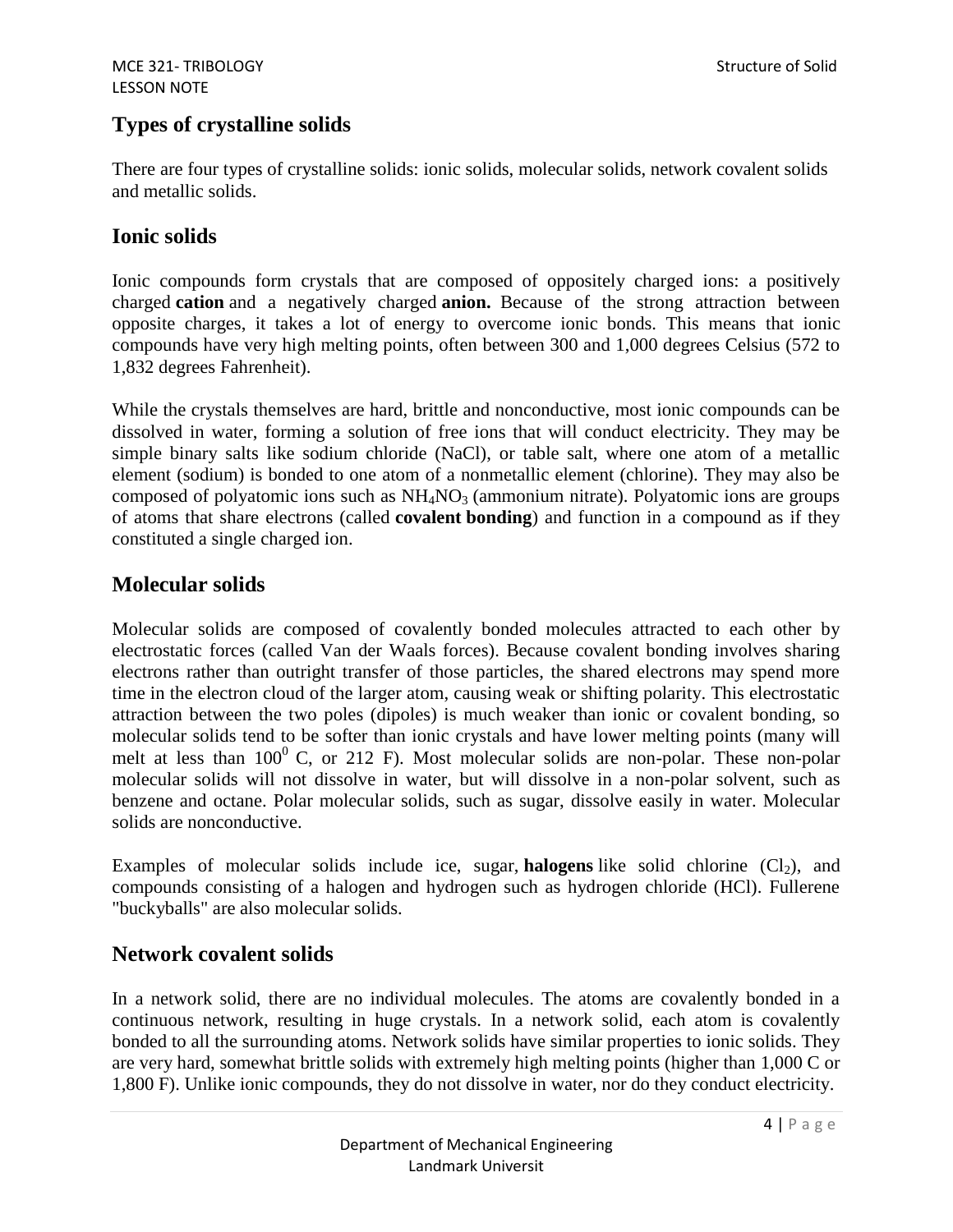Examples of network solids include diamonds, amethysts and rubies.

### **Metallic solids**

Metals are opaque, lustrous solids that are both malleable and ductile. Malleable means they are soft and can be shaped or pressed into thin sheets, while ductile means they can be pulled into wires. In a metallic bond, the valence electrons are not donated or shared as they are in ionic and covalent bonding. Rather, the electron clouds of adjacent atoms overlap so that electrons become delocalized. The electrons move with relative freedom from one atom to another throughout the crystal.

A metal may be described as a lattice of positive cations within a "sea" of negative electrons. This electron mobility means that metals are highly conductive of heat and electricity. Metals tend to have high melting points, though notable exceptions are mercury, which has a melting point of minus 37.84 degrees Fahrenheit (minus 38.8 Celsius), and phosphorous, with a melting point of 111.2 F (44 C).

An alloy is a solid mixture of a metallic element with another substance. While pure metals can be overly malleable and heavy, alloys are more workable. Bronze is an alloy of copper and tin, while steel is an alloy of iron, carbon and other additives.

#### **Amorphous solids**

In **amorphous** solids (literally "solids without form"), the particles do not have a repeating lattice pattern. They are also called "pseudo solids." Examples of amorphous solids include **[glass,](http://www.livescience.com/7511-bizarre-properties-glass-revealed.html) rubber, gels and most plastics**. An amorphous solid does not have a definite melting point; instead, it melts gradually over a range of temperatures, because the bonds do not break all at once. This means an amorphous solid will melt into a soft, malleable state (think candle wax or molten glass) before turning completely into a liquid.

Amorphous solids have no characteristic symmetry, so they do not have regular planes of cleavage when cut; the edges may be curved. They are called **isotropic** because properties such as refractive index, conductivity and tensile strength are equal regardless of the direction in which a force is applied.

#### **Seven Crystal Systems**

Since solid materials are of many different shapes, it may appear at first sight that may be an infinite number of interfacial combinations. But this is not true. A careful examination of several thousand crystals of various substances reveals that there are only **seven** possible crystal symmetries exhibited by solids. Different solids which exhibit the same symmetry elements are all classified as belonging to the same system.

1. **Cubic system**. All three axes are of equal length and are mutually perpendicular to each other. Some typical examples are diamond, silver and cesium chloride.